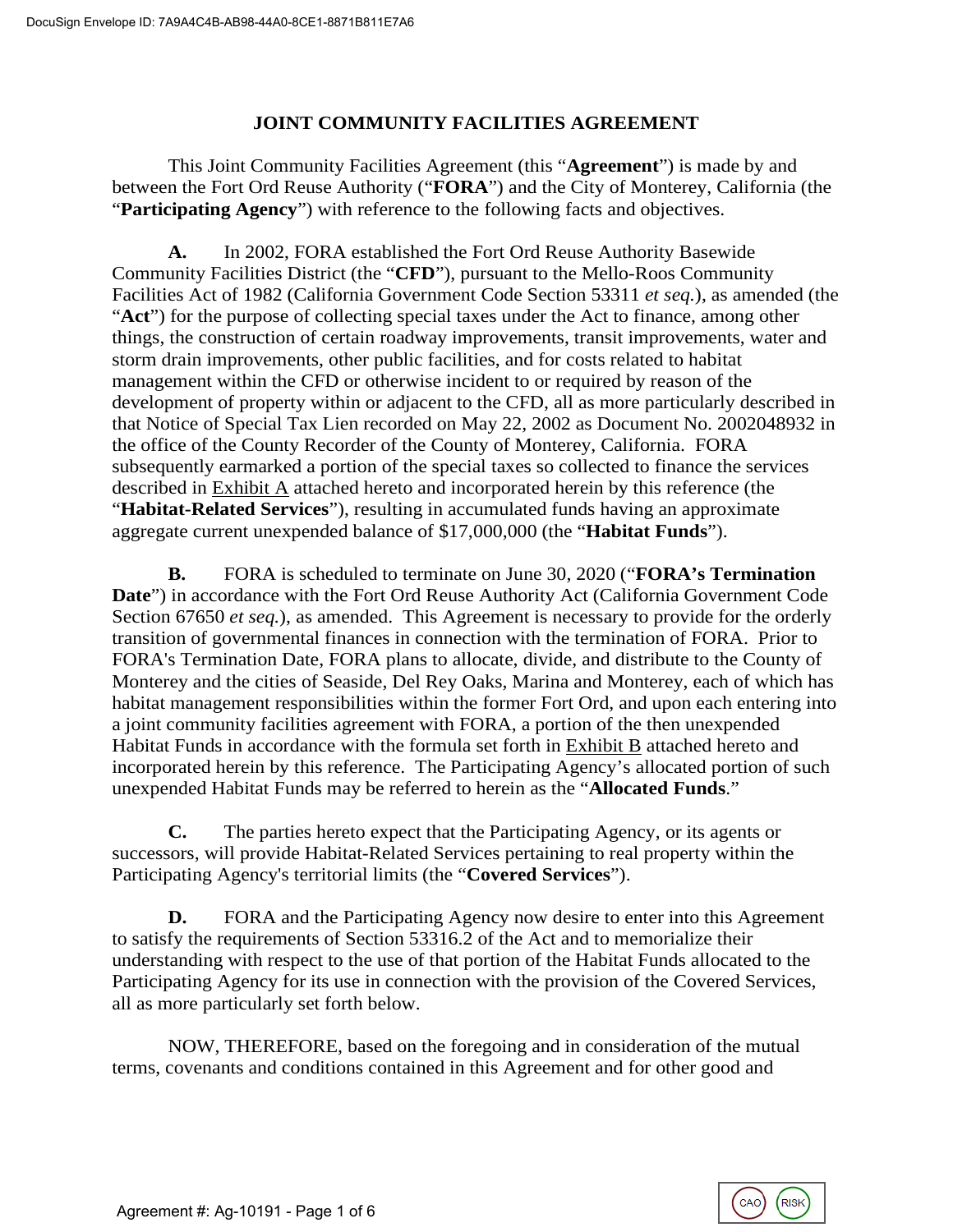valuable consideration, the receipt and sufficiency of which are hereby acknowledged, the parties agree as follows:

**Section 1. Delivery and Segregation of Allocated Funds.** Prior to FORA's Termination Date, FORA shall deliver the Allocated Funds to the Participating Agency. The Allocated Funds, together with any earnings thereon, shall be held by the Participating Agency in an account separate and apart from any other account maintained by the Participating Agency (the "**Allocated Funds Account**"). Funds in the Allocated Funds Account shall be used exclusively for payment of the costs of the Covered Services. Other than by providing the Allocated Funds, FORA shall have no obligation to pay for any of the costs of the Covered Services. It will be the responsibility of the Participating Agency to pay, or arrange for the payment of, any costs of the Covered Services in excess of the funds available in the Allocated Funds Account.

**Section 2. Mitigation Monitoring and Reporting.** Following FORA's Termination Date, the Participating Agency shall be solely responsible for carrying out any mitigation monitoring and reporting or other similar requirements associated with the Covered Services. The provisions of this Section 2 shall survive the termination or expiration of this Agreement.

**Section 3. Limited Obligations.** All obligations of FORA under and pursuant to this Agreement shall be limited to the amounts it provides for deposit into the Allocated Funds Account. No member of FORA's board of directors or any officer, employee, representative, or agent of FORA shall in any event be personally liable hereunder.

**Section 4. Term.** The term of this Agreement shall begin on the full signing of this Agreement by the parties and continue until FORA's Termination Date; provided, however, that the Participating Agency's obligations hereunder shall remain in full force and effect until the exhaustion of all amounts in the Allocated Funds Account by proper expenditure thereof by the Participating Agency to pay the costs of the Covered Services.

**Section 5. Agreement of Public Benefit.** By their respective approvals of this Agreement, FORA and the Participating Agency have each declared and hereby confirm that this Agreement is beneficial to the residents within the jurisdiction of their respective entities in assuring the provision of financing for a portion of the costs of the Covered Services in furtherance of the purposes of the Act.

**Section 6. Partial Invalidity.** If any part of this Agreement is held to be illegal or unenforceable by a court of competent jurisdiction, the remainder of this Agreement shall be given effect to the fullest extent reasonably possible.

**Section 7. Successors and Assigns.** This Agreement shall be binding upon and inure to the benefit of the successors and assigns of the parties hereto

**Section 8. Third-Party Beneficiaries.** In order to provide a mechanism for enforcement of the Participating Agency's obligations under this Agreement after FORA's

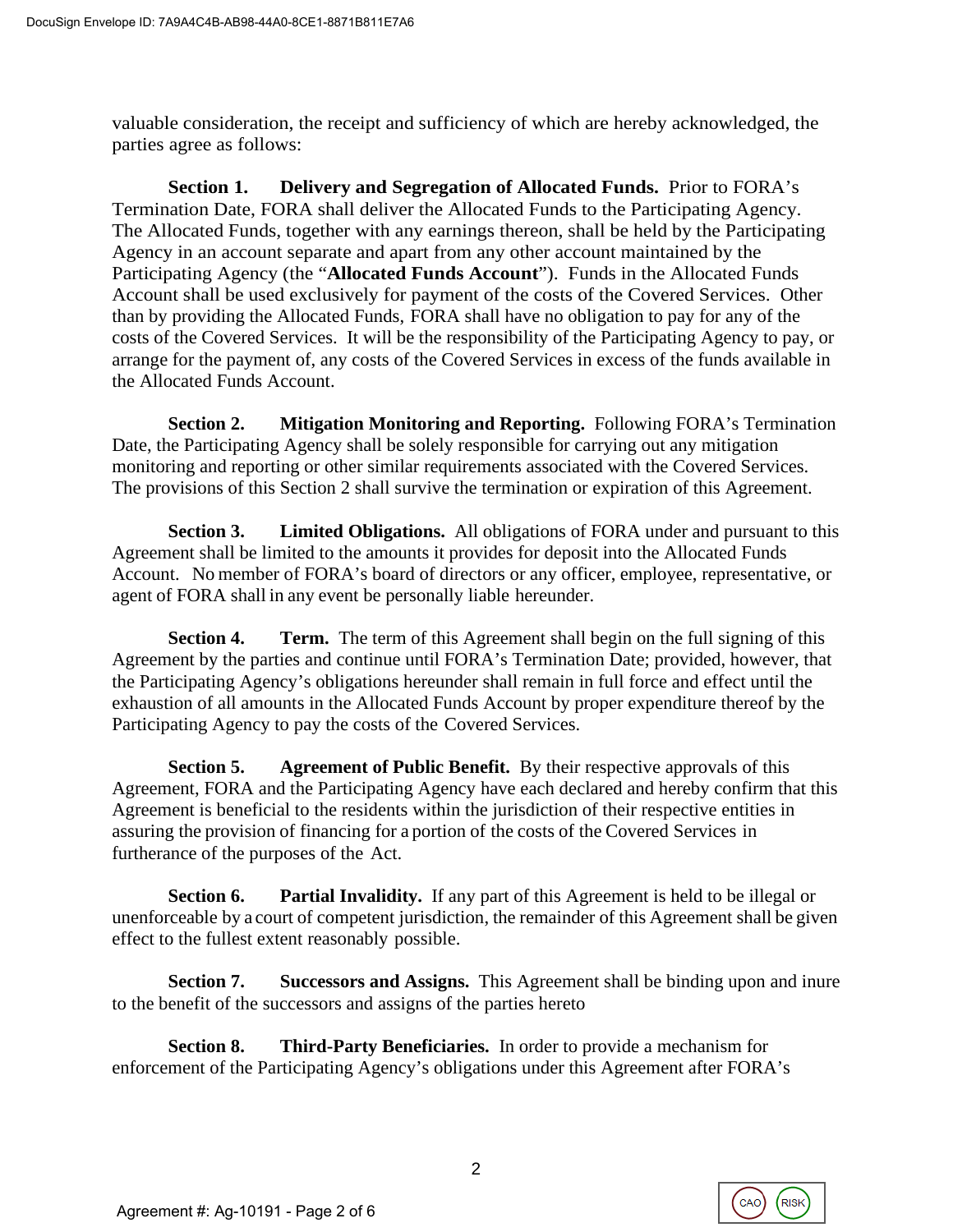Termination Date, the County of Monterey and the Cities of Del Rey Oaks, Marina, and Seaside are each hereby made an intended third-party beneficiary of this Agreement.

**Section 9. Amendment.** This Agreement may be amended at any time but only in writing signed by each party hereto.

**Section 10.** Cooperation. Each of the parties agrees to use reasonable and good faith efforts to take, or cause to be taken, all action to do, or cause to be done, and to assist and cooperate with any and all other parties in doing, all things necessary, proper or advisable to consummate and make effective, in the most expeditious manner practicable, the transactions contemplated by this Agreement including signing, acknowledging, and delivering any instruments and documents as may be necessary, expedient, or proper, to carry out the intent and purpose of this Agreement.

**Section 11. Entire Agreement***.* This Agreement contains the entire agreement between the parties hereto with respect to the matters provided for herein and supersedes all prior agreements and negotiations between the parties hereto with respect to the subject matter of this Agreement.

**Section 12. Governing Law.** This Agreement and any dispute arising hereunder shall be governed by and interpreted in accordance with the laws of the State of California applicable to contracts made and performed in such State.

**Section 13. Interpretation.** This Agreement, as well as its individual provisions, shall be deemed to have been prepared equally by both of the parties hereto, and shall not be construed or interpreted more favorably for one party on the basis that the other party prepared it.

**Section 14. Execution in Counterparts.** This Agreement may be signed in any number of counterparts, each of which shall be deemed an original and all of which taken together shall constitute one and the same complete instrument. The signature page of each counterpart may be detached from such counterpart and attached to a single document which shall for all purposes be treated as an original. Faxed, photocopied or e-mailed signatures shall be deemed originals for all purposes. This Agreement shall be effective as to each party when that party has executed and delivered a counterpart hereof.

**Section 15. Authority.** Each party represents and warrants to the other that it is authorized to execute, deliver and perform this Agreement, and the terms and conditions hereof are valid and binding obligations of the party making this representation.

[*signatures appear on following page(s)*]

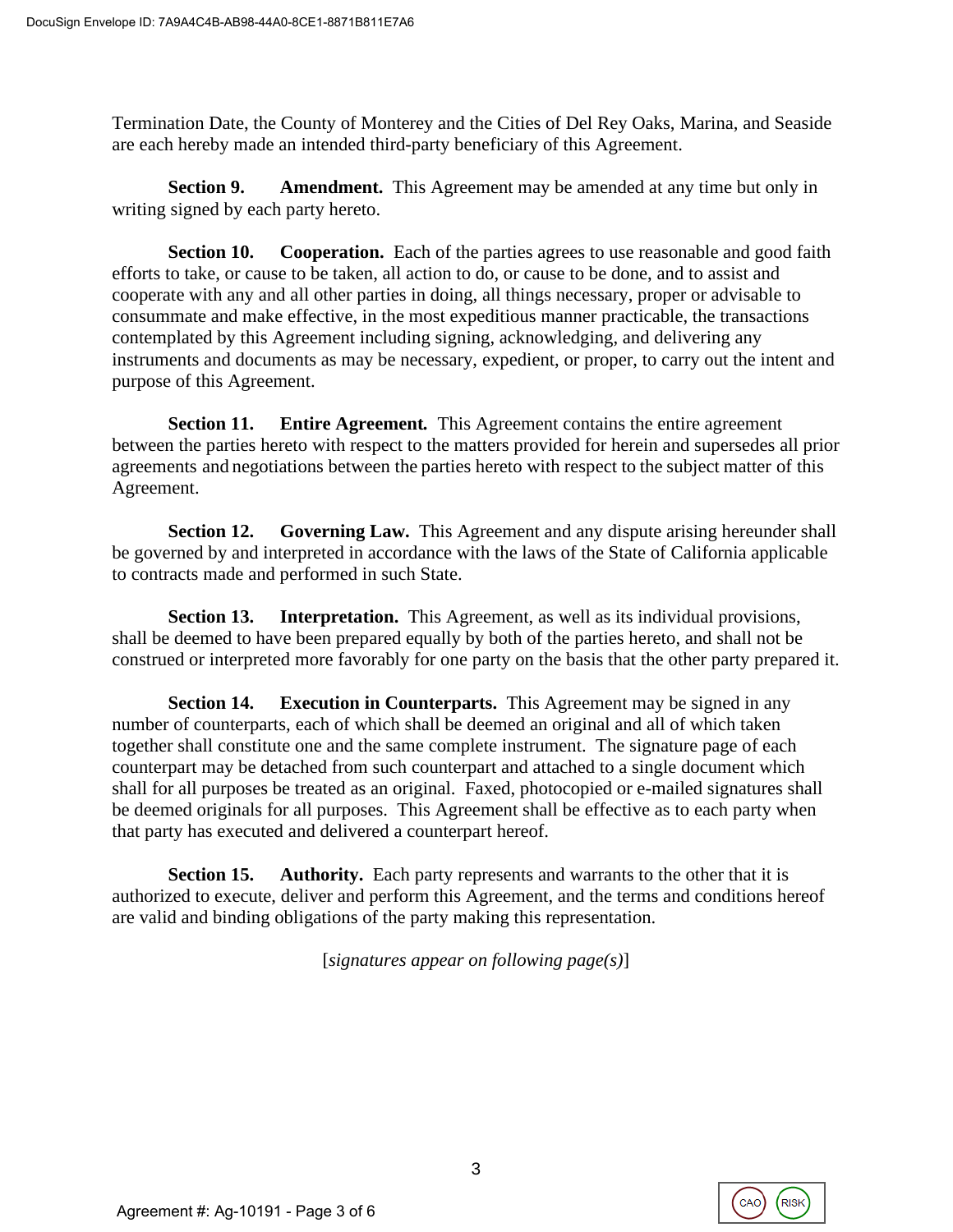IN WITNESS WHEREOF, the parties hereto have executed this Agreement as of the day and year written beneath their respective signatures below.

## **FORT ORD REUSE AUTHORITY CITY OF MONTEREY**

Dated:  $\frac{6/25/2020 + 10:22 \text{ AM } PDT}{2020}$  Dated:  $\frac{6/22/2020 + 9:53 \text{ AM } 0.201}{2020}$ 

| Bv: | DocuSigned by:<br>Metz<br>10sli | DocuSigned by:<br><b>HAUS Uslav</b><br>$\mathbf{B} \mathbf{v}$ : |
|-----|---------------------------------|------------------------------------------------------------------|
|     | 147FB2058D62469<br>Josh Metz,   | 6892AD3E4790433<br>Hans Uslar,                                   |
|     | <b>Executive Officer</b>        | City Manager                                                     |

Dated:  $6/22/2020$  | 9:53 AM PM

### ATTEST: ATTEST:

-DocuSigned by: Harrison Tregenza<br>
CON CRANA CONSEGRATES<br>
EDBAGSAAFS2CAA

Clerk of the Board

DocuSigned by:

 $-$ <del>1000</del> |  $\sqrt{2}$  |  $\sqrt{2}$  |  $\sqrt{2}$  |  $\sqrt{2}$  |  $\sqrt{2}$  |  $\sqrt{2}$  |  $\sqrt{2}$  |  $\sqrt{2}$  |  $\sqrt{2}$  |  $\sqrt{2}$  |  $\sqrt{2}$  |  $\sqrt{2}$  |  $\sqrt{2}$  |  $\sqrt{2}$  |  $\sqrt{2}$  |  $\sqrt{2}$  |  $\sqrt{2}$  |  $\sqrt{2}$  |  $\sqrt{2}$  |  $\sqrt{2}$  |  $\sqrt{2}$  |

Jon Giffen, Karin Salameh,



## APPROVED AS TO FORM: APPROVED AS TO FORM:

-DocuSigned by:

Authority Counsel **Authority** Counsel **Assistant City Attorney** 

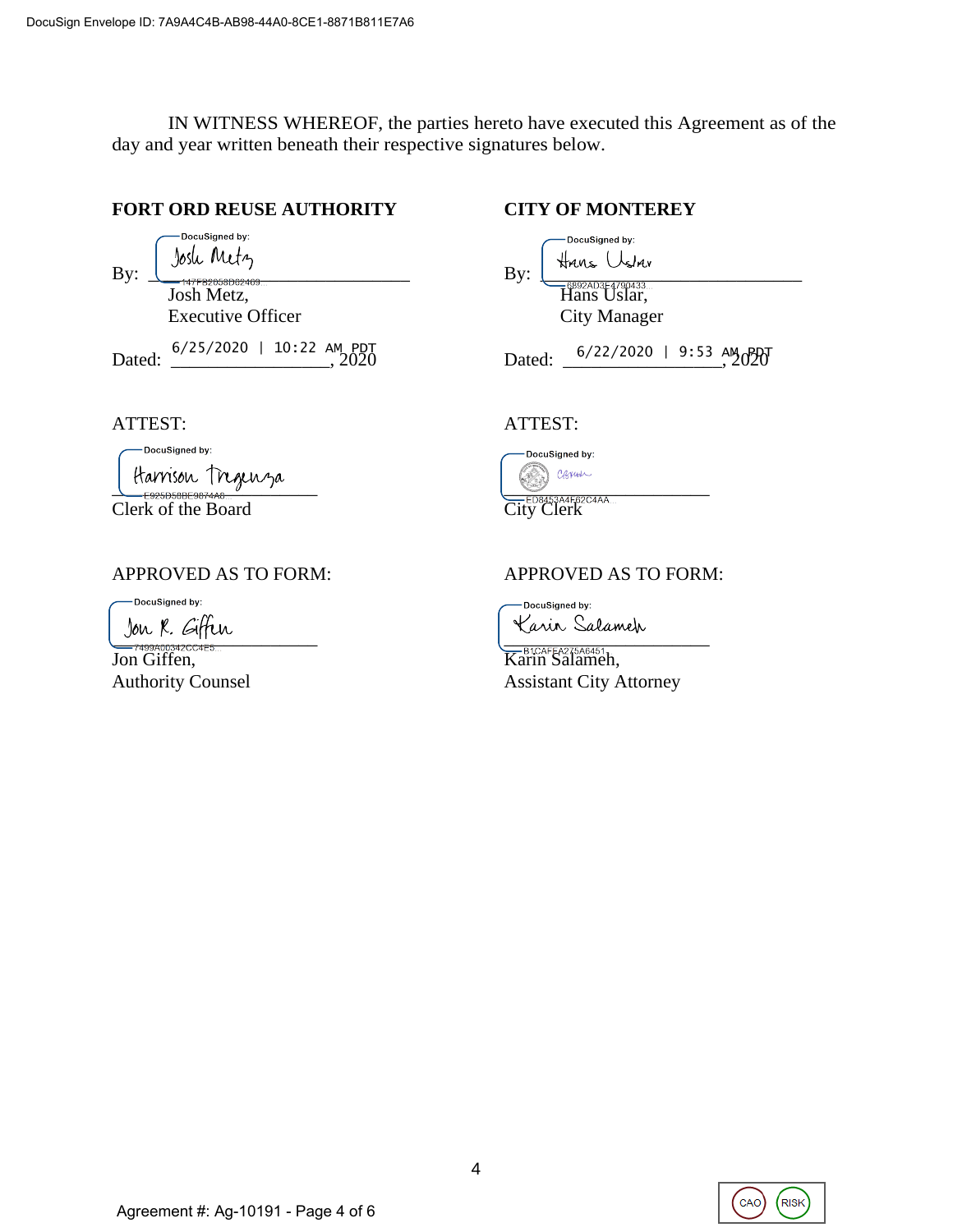# **EXHIBIT A**

## DESCRIPTION OF THE HABITAT-RELATED SERVICES

Habitat Management within or in the vicinity of the CFD, or otherwise incident to or required by reason of development of the property within and adjacent to the CFD.

For the purposes of this Agreement, "**Habitat Management**" includes, without limitation, all work and activities to study and review environmental impacts and mitigation measures, as well as legal and overhead costs pertaining thereto.